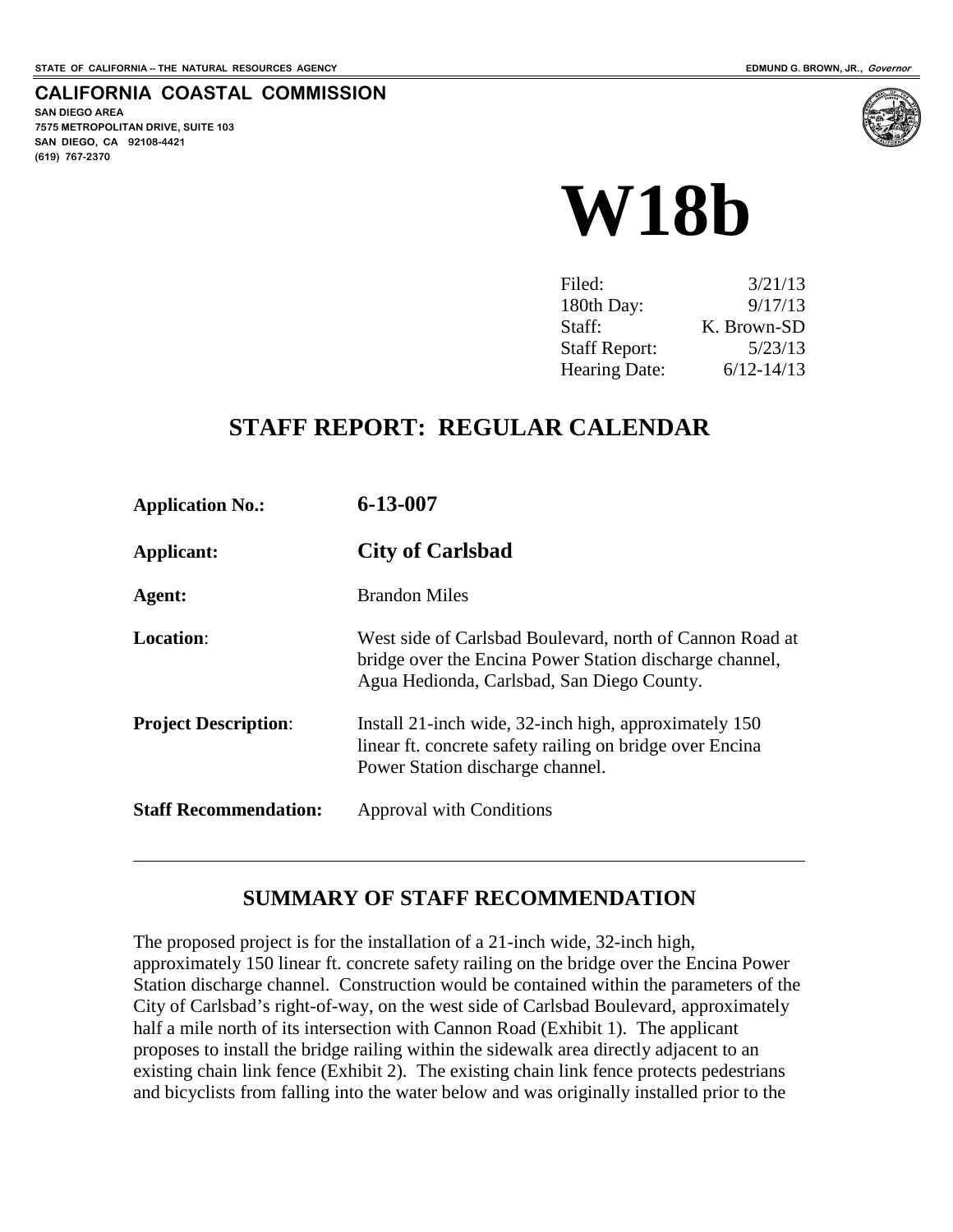#### 6-13-007 (City of Carlsbad)

Coastal Act for security purposes; however, the proposed bridge railing is needed for vehicular safety.

There are no major Coastal Act issues associated with this project; however, in order to minimize potential adverse impacts to visual resources, public access and recreation, and water quality, Commission staff is recommending three special conditions. **Special Condition #1** requires the applicant to submit final plans to ensure their consistency with preliminary plans; **Special Condition #2** requires the applicant to prepare an Interim Erosion Control and Construction Best Management Practices Plan to ensure that potential impacts to water quality are avoided during construction; and **Special Condition #3** requires the preparation of a Staging Area and Public Access Plan to ensure the maintenance of public access during construction.

Commission staff recommends **approval** of coastal development permit application 6- 13-007 as conditioned.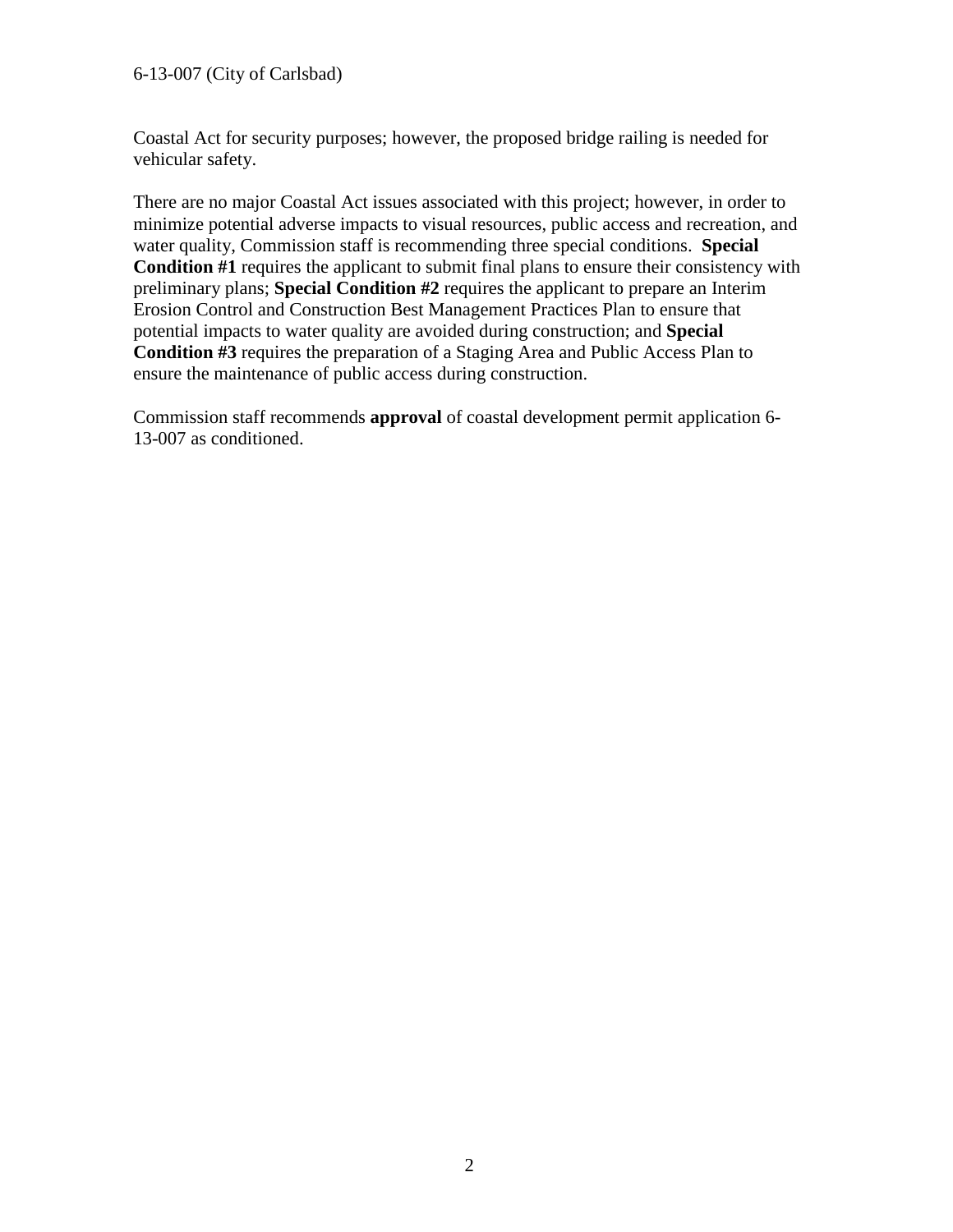# **TABLE OF CONTENTS**

## **EXHIBITS**

Exhibit 1 – Vicinity Map Exhibit 2 – Aerial Photo Exhibit 3 – Project Plans Exhibit 4 – Historic Aerials Exhibit 5 – Visual Rendering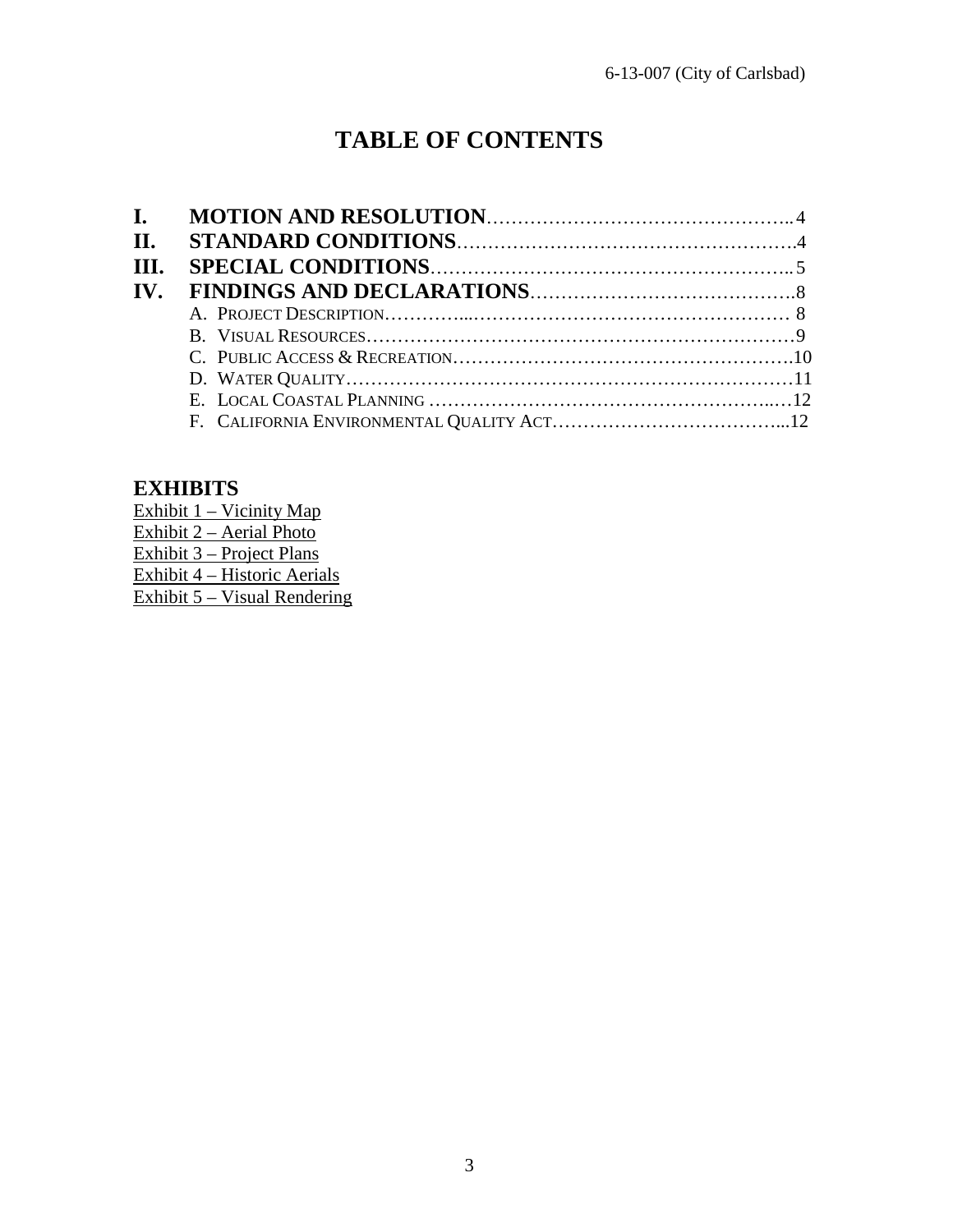## **I. MOTION AND RESOLUTION**

#### **Motion:**

*I move that the Commission approve Coastal Development Permit Application No. 6-13-007 subject to the conditions set forth in the staff recommendation.*

Staff recommends a **YES** vote on the foregoing motion. Passage of this motion will result in conditional approval of the permit and adoption of the following resolution and findings. The motion passes only by affirmative vote of a majority of the Commissioners present.

#### **Resolution:**

*The Commission hereby approves coastal development permit 6-13-007 and adopts the findings set forth below on grounds that the development as conditioned will be in conformity with the policies of Chapter 3 of the Coastal Act and will not prejudice the ability of the local government having jurisdiction over the area to prepare a Local Coastal Program conforming to the provisions of Chapter 3. Approval of the permit complies with the California Environmental Quality Act because either 1) feasible mitigation measures and/or alternatives have been incorporated to substantially lessen any significant adverse effects of the development on the environment, or 2) there are no further feasible mitigation measures or alternatives that would substantially lessen any significant adverse impacts of the development on the environment.*

## **II. STANDARD CONDITIONS**

This permit is granted subject to the following standard conditions:

- 1. **Notice of Receipt and Acknowledgment**. The permit is not valid and development shall not commence until a copy of the permit, signed by the permittee or authorized agent, acknowledging receipt of the permit and acceptance of the terms and conditions, is returned to the Commission office.
- 2. **Expiration.** If development has not commenced, the permit will expire two years from the date on which the Commission voted on the application. Development shall be pursued in a diligent manner and completed in a reasonable period of time. Application for extension of the permit must be made prior to the expiration date.
- 3. **Interpretation.** Any questions of intent of interpretation of any condition will be resolved by the Executive Director or the Commission.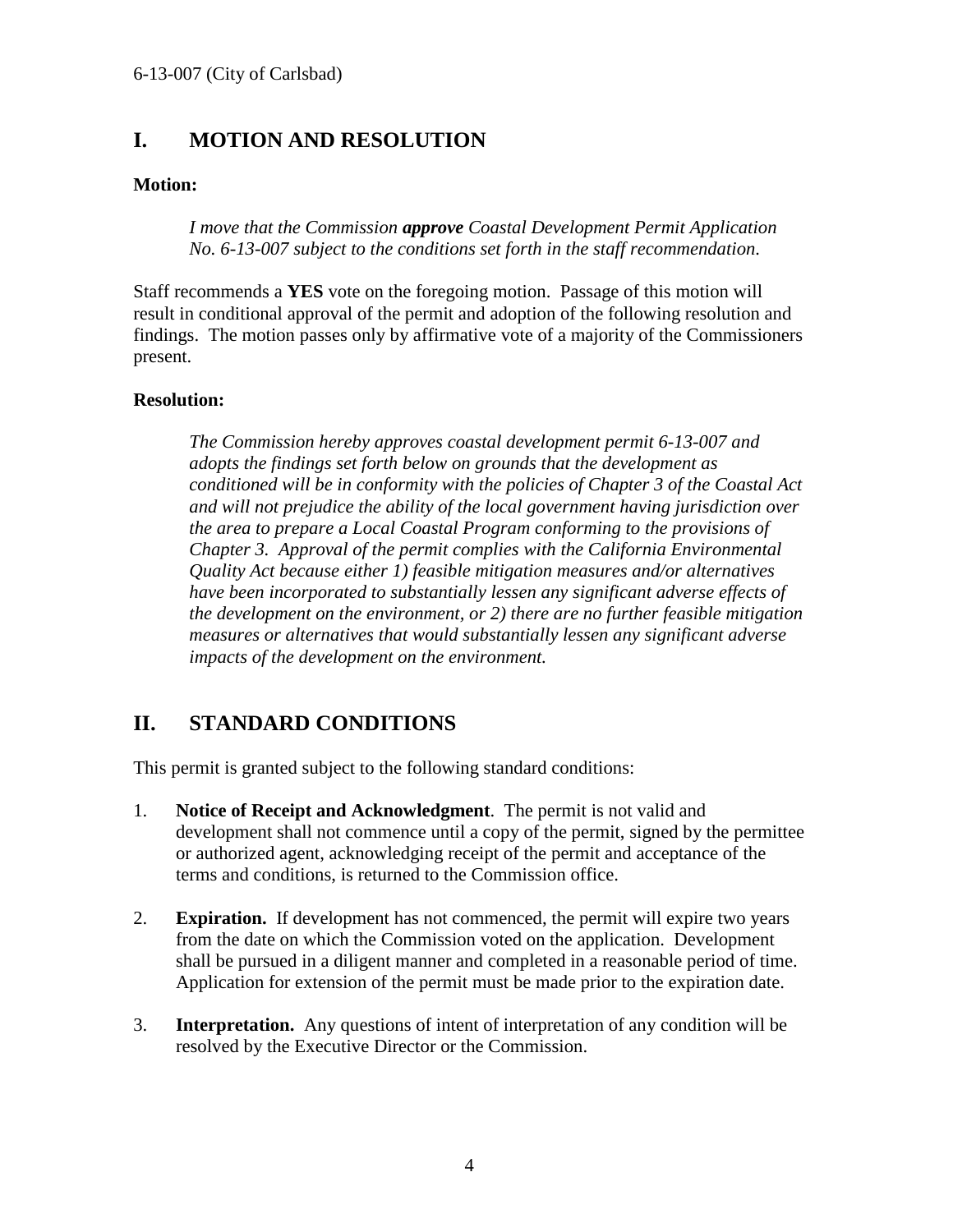- 4. **Assignment.** The permit may be assigned to any qualified person, provided assignee files with the Commission an affidavit accepting all terms and conditions of the permit.
- 5. **Terms and Conditions Run with the Land.** These terms and conditions shall be perpetual, and it is the intention of the Commission and the permittee to bind all future owners and possessors of the subject property to the terms and conditions.

## **III. SPECIAL CONDITIONS**

This permit is granted subject to the following special conditions:

1. **Final Plans.** PRIOR TO ISSUANCE OF THE COASTAL DEVELOPMENT PERMIT, the applicant shall submit to the Executive Director for review and written approval, final plans for the development. Said plans shall first be approved by the City of Carlsbad and be in substantial conformance with the preliminary plans submitted on May 6, 2013 and attached as Exhibit 3.

The applicant shall undertake development in accordance with the approved final plans. Any proposed changes to the approved final plans shall be reported to the Executive Director. No changes to the approved final plans shall occur without a Coastal Commission approved amendment to this coastal development permit unless the Executive Director determines that no amendment is legally required.

#### 2. **Interim Erosion Control & Construction BMPs Plan.**

A. PRIOR TO ISSUANCE OF THE COASTAL DEVELOPMENT PERMIT, the applicant shall submit, for review and approval of the Executive Director, an Interim Erosion Control and Construction Best Management Practices plan, prepared by a licensed civil engineer or qualified water quality professional. The consulting civil engineer/water quality professional shall certify in writing that the Interim Erosion Control and Construction Best Management Practices (BMPs) plan is in conformance with the following requirements:

- 1. Erosion Control Plan
	- (a) The plan shall delineate the areas to be disturbed by grading or construction activities and shall include any temporary access roads, staging areas and stockpile areas.
	- (b) Include a narrative describing all temporary run-off and erosion control measures to be used during construction.
	- (c) The plan shall identify and delineate on a site or grading plan the locations of all temporary erosion control measures.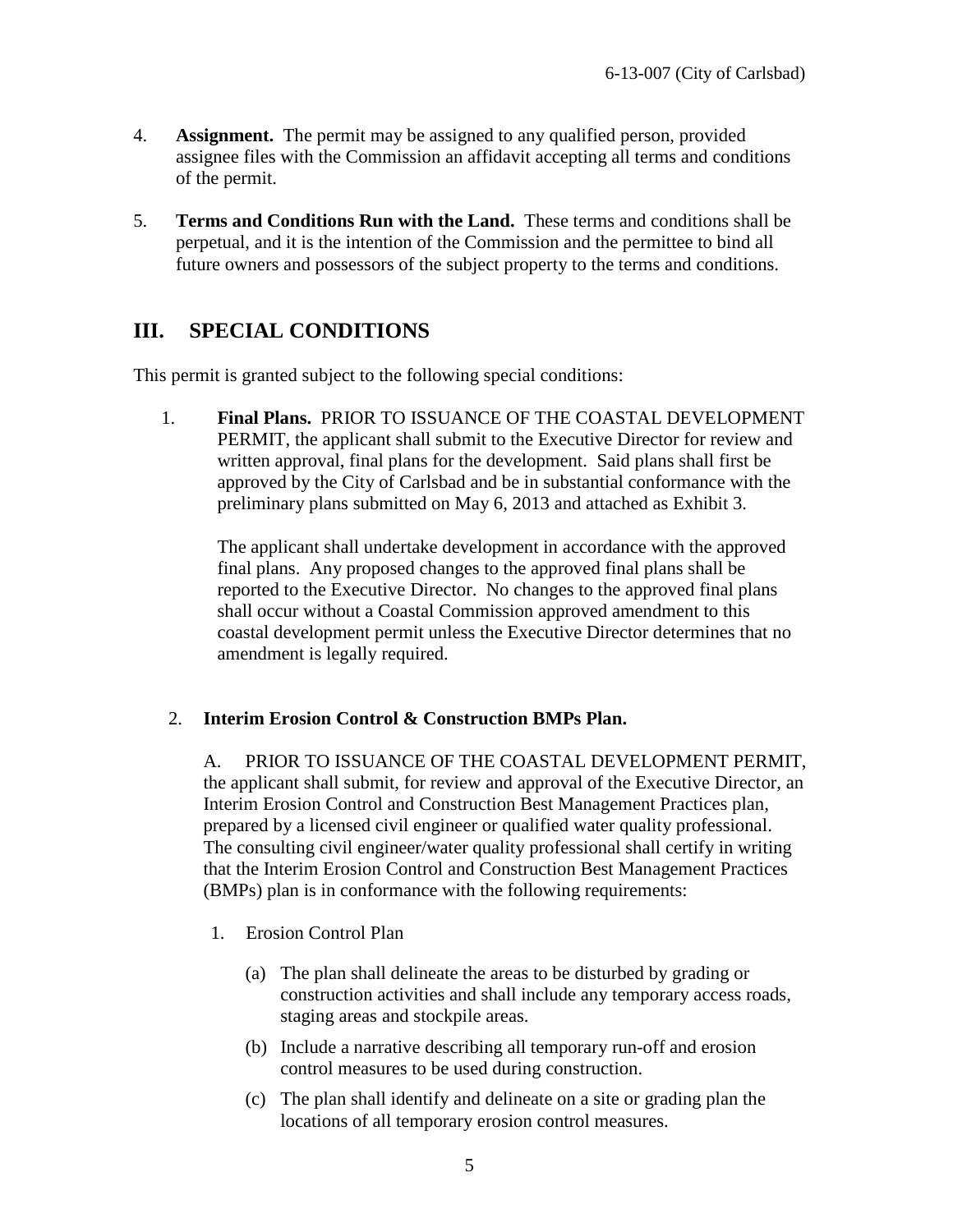- (d) The plan shall specify that should grading take place during the rainy season (November 1 – March 31) the applicant shall install or construct temporary sediment basins (including debris basins, desilting basins or silt traps); temporary drains and swales; sand bag barriers; silt fencing; stabilize any stockpiled fill with geofabric covers or other appropriate cover; install geotextiles or mats on all cut or fill slopes; and close and stabilize open trenches as soon as possible.
- (e) The erosion control measures shall be required on the project site prior to or concurrent with the initial grading operations and maintained throughout the development process to minimize erosion and sediment from runoff waters during construction. All sediment should be retained on-site, unless removed to an appropriate, approved dumping location either outside of the coastal zone or within the coastal zone to a site permitted to receive fill.
- (f) The plan shall also include temporary erosion control measures should grading or site preparation cease for a period of more than 30 days, including but not limited to: stabilization of all stockpiled fill, access roads, disturbed soils and cut and fill slopes with geotextiles and/or mats, sand bag barriers, silt fencing; temporary drains and swales and sediment basins. The plans shall also specify that all disturbed areas shall be seeded with native grass species and include the technical specifications for seeding the disturbed areas. These temporary erosion control measures shall be monitored and maintained until grading or construction operations resume.
- 2. Construction Best Management Practices
	- (a) No demolition or construction materials, debris, or waste shall be placed or stored where it may enter sensitive habitat, receiving waters or a storm drain, or be subject to wave, wind, rain, or tidal erosion and dispersion. To avoid disposal of construction materials, debris, or waste into the ocean, appropriate catch basins shall be installed prior to commencement of construction.
	- (b) Any and all debris resulting from demolition or construction activities shall be removed from the project site within 24 hours of completion of the project.
	- (c) Demolition or construction debris and sediment shall be removed from work areas each day that demolition or construction occurs to prevent the accumulation of sediment and other debris that may be discharged into coastal waters.
	- (d) All trash and debris shall be disposed in the proper trash and recycling receptacles at the end of every construction day.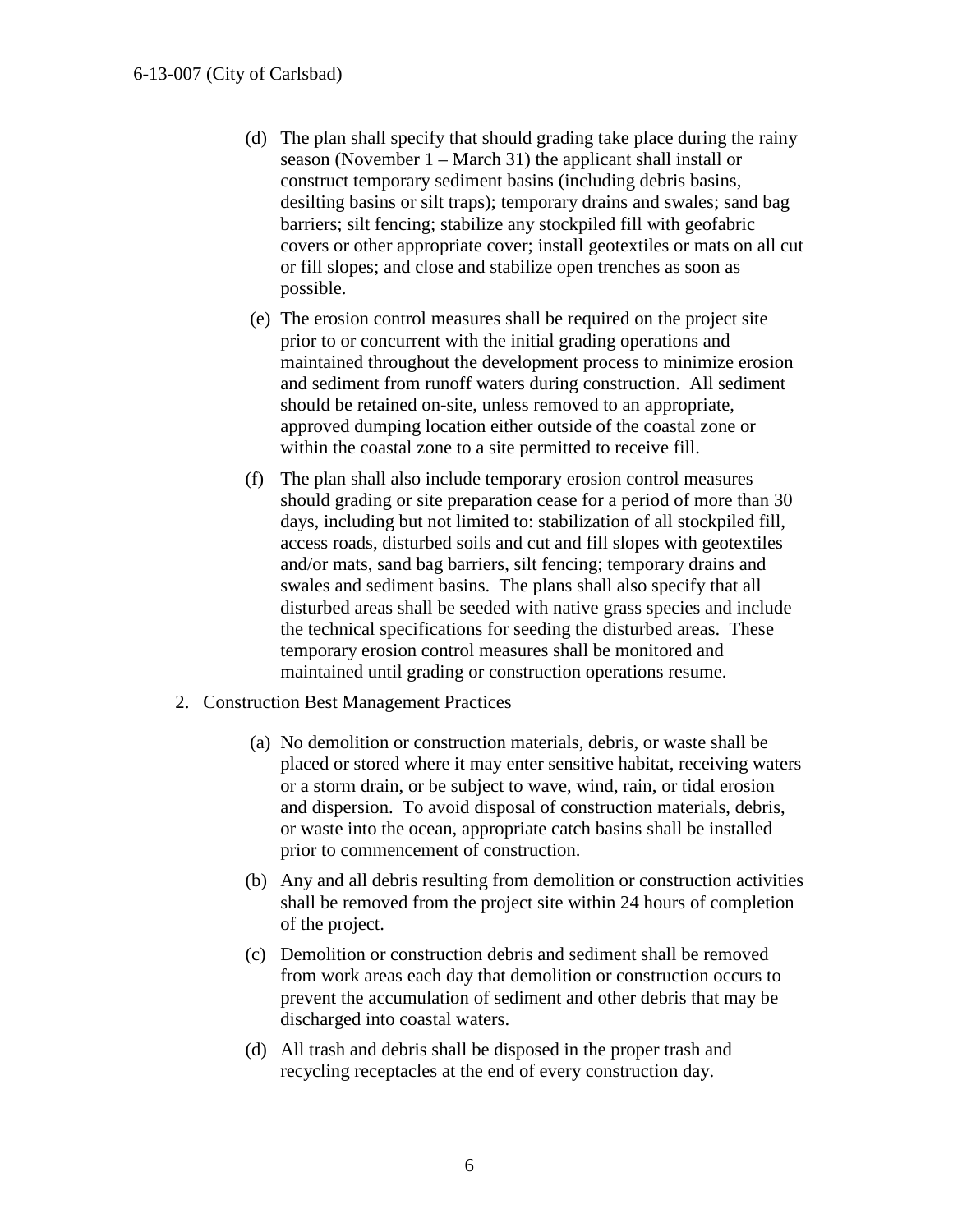- (e) The applicant shall provide adequate disposal facilities for solid waste, including excess concrete, produced during demolition or construction.
- (f) Debris shall be disposed of at a legal disposal site or recycled at a recycling facility. If the disposal site is located in the coastal zone, a coastal development permit or an amendment to this permit shall be required before disposal can take place unless the Executive Director determines that no amendment or new permit is legally required.
- (g) All stock piles and construction materials shall be covered, enclosed on all sides, shall be located as far away as possible from drain inlets and any waterway, and shall not be stored in contact with the soil.
- (h) Machinery and equipment shall be maintained and washed in confined areas specifically designed to control runoff. Thinners or solvents shall not be discharged into sanitary or storm sewer systems.
- (i) The discharge of any hazardous materials into any receiving waters shall be prohibited.
- (j) Spill prevention and control measures shall be implemented to ensure the proper handling and storage of petroleum products and other construction materials. Measures shall include a designated fueling and vehicle maintenance area with appropriate berms and protection to prevent any spillage of gasoline or related petroleum products or contact with runoff. The area shall be located as far away from the receiving waters and storm drain inlets as possible.
- (k) Best Management Practices (BMPs) and Good Housekeeping Practices (GHPs) designed to prevent spillage and/or runoff of demolition or construction-related materials, and to contain sediment or contaminants associated with demolition or construction activity, shall be implemented prior to the on-set of such activity
- (l) All BMPs shall be maintained in a functional condition throughout the duration of construction activity.

B. The final Interim Erosion Control and Construction Best Management Practices plan, shall be in conformance with the site/development plans approved by the Coastal Commission. Any changes to the Coastal Commission approved site/development plans required by the consulting civil engineer/water quality professional shall be reported to the Executive Director. No changes to the Coastal Commission approved final site/development plans shall occur without an amendment to the coastal development permit, unless the Executive Director determines that no amendment is required.

3. **Staging Area & Public Access Plan.** PRIOR TO ISSUANCE OF THE COASTAL DEVELOPMENT PERMIT, the applicant shall submit to the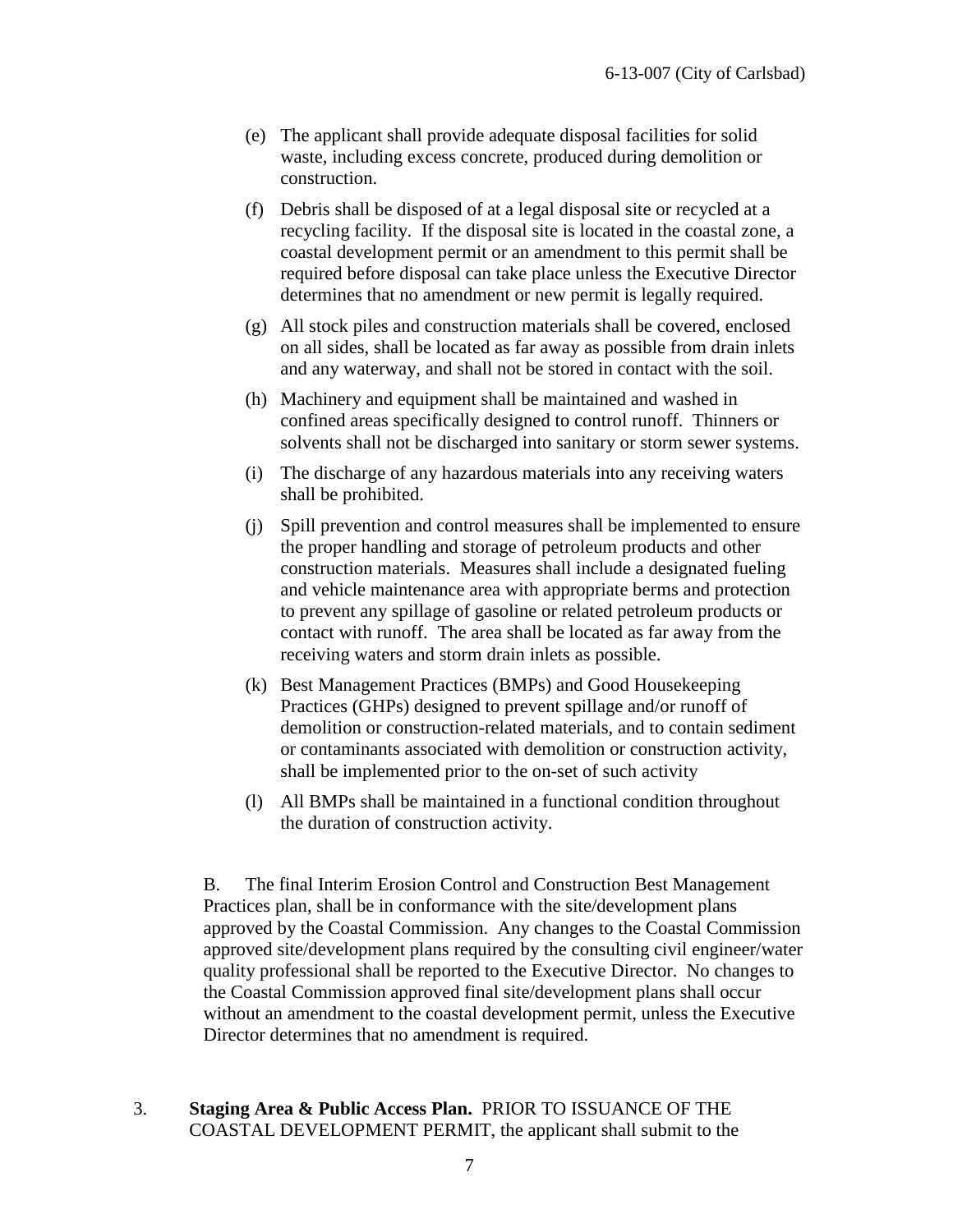Executive Director for review and written approval, a detailed plan identifying the location of staging areas and access corridors to the construction site. The plan shall include, at a minimum, the following:

- a) No overnight storage of equipment, construction materials, or excavated materials shall occur within native vegetation areas or public parking spaces. Stockpiles shall be located away from drainage courses, covered at all times and contained with runoff control measures.
- b) Storage and staging areas shall be located in a manner that has the least impact on vehicular and pedestrian traffic.
- c) No work shall occur on weekends or holidays between Memorial Day weekend and Labor Day of any year.
- d) Staging site(s) shall be removed and/or restored immediately following completion of the development.
- e) Public access plan detailing how public access (pedestrian, non-vehicular, etc.) will be maintained during construction.

The applicant shall undertake the development in accordance with the approved plan. Any proposed changes to the approved plan shall be reported to the Executive Director. No changes to the plan shall occur without a Coastal Commission approved amendment to this coastal development permit unless the Executive Director determines that no amendment is legally required.

## **IV. FINDINGS AND DECLARATIONS**

#### **A. PROJECT DESCRIPTION**

The proposed project is for the installation of a 21-inch wide, 32-inch high, approximately 150 linear ft. concrete safety railing over the bridge that spans the Encina Power Station discharge channel. Construction would be contained within the parameters of the City of Carlsbad's right-of-way, on the west side of Carlsbad Boulevard, approximately half a mile north of its intersection with Cannon Road (Exhibit 1). The applicant proposes to install the bridge railing within the existing sidewalk area directly adjacent to the chain link fence (Exhibit 2). The existing chain link fence protects pedestrians and bicyclists from falling into the water below and was originally installed prior to the Coastal Act for security purposes; however, the proposed bridge railing is needed for vehicular safety.

The proposed project site is located on the westernmost portion of Carlsbad Boulevard, on the bridge directly above the Encina Power Station discharge channel, and adjacent to South Carlsbad State Beach and the Encina Power Station. In this location, Carlsbad Boulevard consists of two northbound lanes, two southbound lanes, a landscaped median, a bicycle lane and sidewalk in each direction, parallel parking on the southbound side, and a chain link fence on the westernmost side (Exhibit 2). The proposed project site is within the City of Carlsbad; however it is not part of the City's certified Local Coastal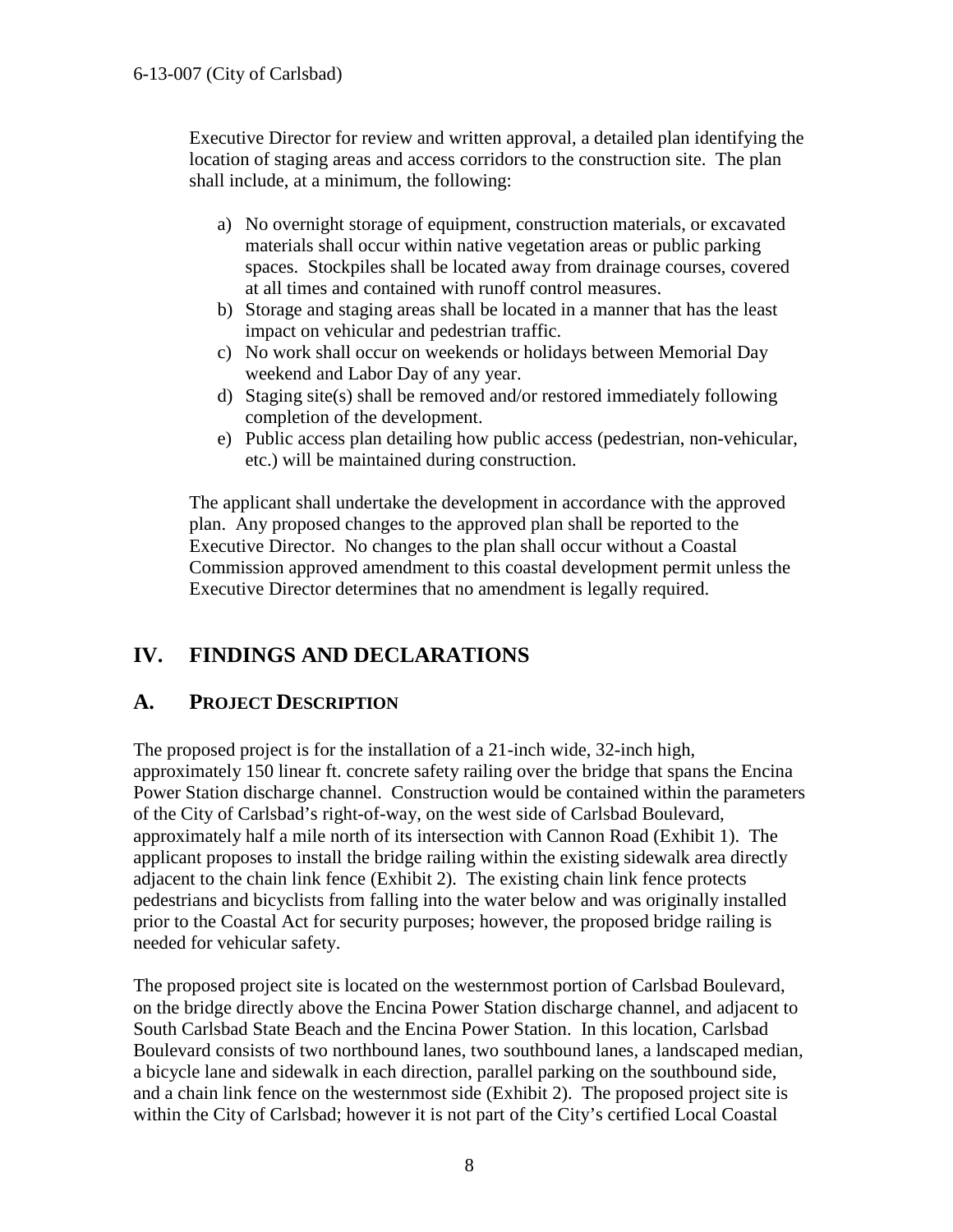Program (LCP), because it is located in an area of deferred certification. Therefore, the Coastal Commission retains permit jurisdiction in this area and Chapter Three of the Coastal Act remains the standard of review.

#### **B. VISUAL RESOURCES**

Section 30251 of the Coastal Act states, in part:

*The scenic and visual qualities of coastal areas shall be considered and protected as a resource of public importance. Permitted development shall be sited and designed to protect views to and along the ocean and scenic coastal areas, to minimize the alteration of natural land forms, to be visually compatible with the character of surrounding areas, and, where feasible, to restore and enhance visual quality in visually degraded areas…*

Partial views of the water within the Encina Power Station discharge channel and the ocean are available from Carlsbad Boulevard; however, an existing, approximately 7-ft. high chain link fence with barbed wire atop partially obstructs views of the water. As evidenced by historic aerials from 1972 and 1977 (refer to Exhibit 4), the subject fence was installed prior to the effective date of the Coastal Act. The chain link fence is located on private property, currently owned by NRG Energy, Inc (operators of the Encina Power Station). According to the applicant, NRG requires the fence to remain in its current configuration, design, and height to prohibit public access into the Encina Power Station for security and liability purposes. No changes are proposed to the fence; as such, it is not addressed as part of this coastal development permit application.

The proposed bridge railing's height (32 inches) is such that it would not be readily visible from the beach and would not block views from people walking on the sidewalk along the proposed project site. The bridge railing would partially block water views from vehicles traveling on Carlsbad Boulevard, however the applicant has redesigned the project in such a manner to minimize view impacts. Vehicles traveling on Carlsbad Boulevard enjoy only passing views of the water due to the narrowness of the channel and the relatively high speed at which they are traveling (posted speed limit of 35 miles per hour). Despite the brevity of these views, they are still a significant coastal resource protected by Section 30251 of the Coastal Act. To ensure that impacts to visual resources are minimized, the applicant worked collaboratively with Commission and Caltrans staff to choose a railing type that is the most visually permeable. The applicant used "Bridge Rails and Barriers: A Reference Guide for Transportation Projects in the Coastal Zone" to identify and modify the project to use the most visually permeable railing - concrete barrier type 80SW modified to delete any handrail or rods (Exhibit 3). **Special Condition #1** is recommended, requiring the applicant to submit final plans to ensure their consistency with preliminary plans. Therefore, the Commission finds that the development, as conditioned, conforms to Section 30251 of the Coastal Act.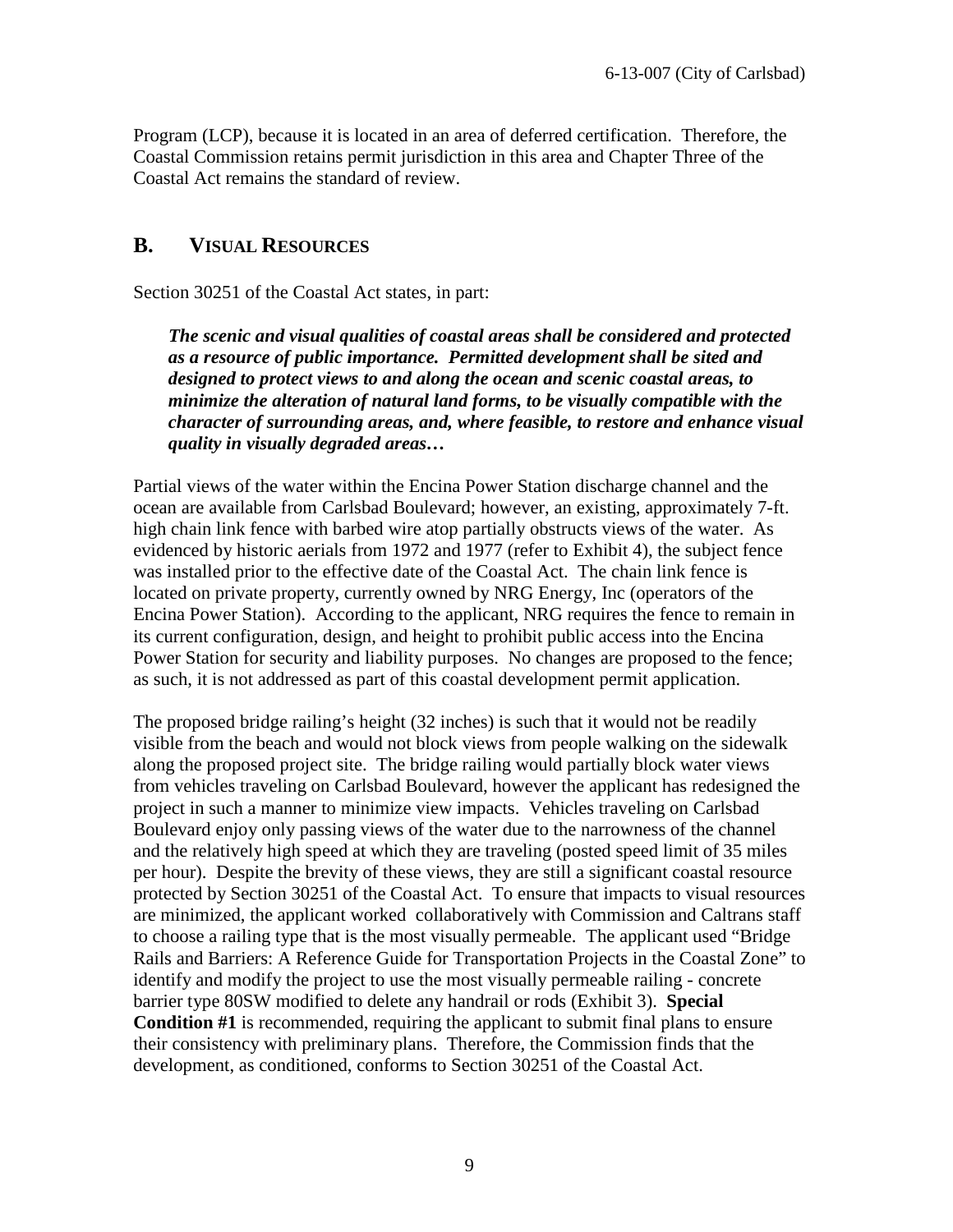## **C. PUBLIC ACCESS & RECREATION**

Section 30210 of the Coastal Act states:

*In carrying out the requirement of Section 4 of Article X of the California Constitution, maximum access, which shall be conspicuously posted, and recreational opportunities shall be provided for all the people consistent with public safety needs and the need to protect public rights, rights of private property owners, and natural resource areas from overuse.* 

Section 30212(a) of the Coastal Act states:

*Public access from the nearest public roadway to the shoreline and along the coast shall be provided in new development projects except where: (1) it is inconsistent with public safety, military security needs, or the protection of fragile coastal resources, (2) adequate access exists nearby, or, (3) agriculture would be adversely affected. Dedicated accessway shall not be required to be opened to public use until a public agency or private association agrees to accept responsibility for maintenance and liability of the accessway.*

Section 30213 of the Coastal Act states, in part:

*Lower cost visitor and recreational facilities shall be protected, encouraged, and, where feasible, provided. Developments providing public recreational opportunities are preferred.* 

Section 30214 of the Coastal Act states, in part:

- *(a) The public access policies of this article shall be implemented in a manner that takes into account the need to regulate the time, place, and manner of public access depending on the facts and circumstances in each case including, but not limited to, the following:*
	- *(1) Topographic and geologic site characteristics,*
	- *(2) The capacity of the site to sustain use and at what level of intensity,*
	- *(3) The appropriateness of limiting public access to the right to pass and repass depending on such factors as the fragility of the natural resources in the area and the proximity of the access area to adjacent residential uses.*
	- *(4) The need to provide for the management of access areas so as to protect the privacy of adjacent property owners and to protect the aesthetic values of the area by providing for the collection of litter.*
- *(b) It is the intent of the Legislature that the public access policies of this article be carried out in a reasonable manner that considers the equities and that balances the rights of the individual property owner with the public's constitutional right of access pursuant to Section 4 of Article X of the California Constitution. Nothing in this section or any amendment thereto*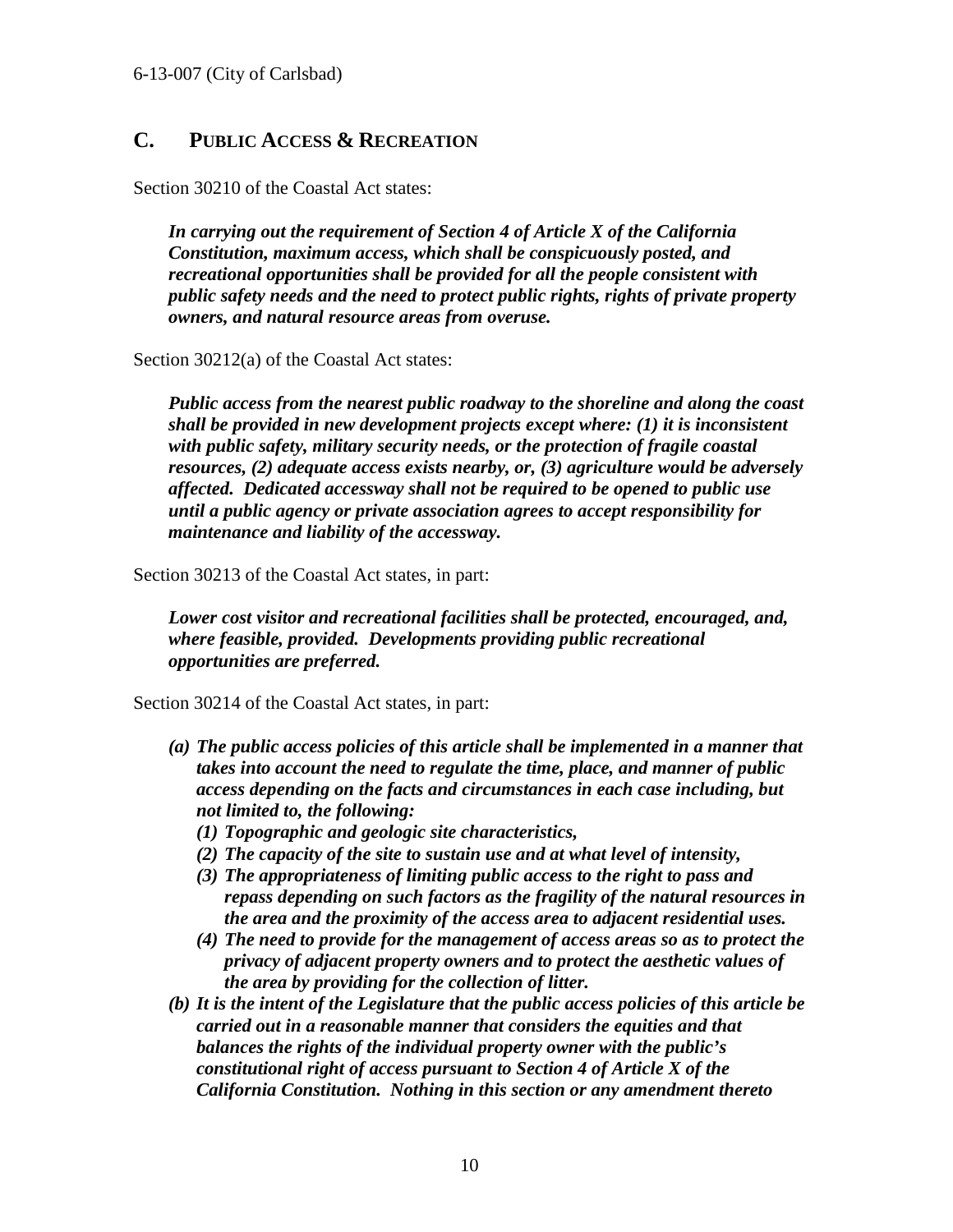#### *shall be construed as a limitation on the rights guaranteed to the public under Section 4 of Article X of the California Constitution.*

The project site is previously disturbed and developed with an existing, concrete sidewalk, and installation of the railing would not encroach beyond the parameter of the existing sidewalk area. This portion of Carlsbad Boulevard has a relatively wide sidewalk that is approximately 11'4" wide. The proposed concrete barrier would be installed directly adjacent to the chain link fence and would result in a 1'9" reduction in the width of the sidewalk for a total sidewalk width of 9'7" for approximately 150 linear feet. Considering the size of the existing sidewalk, this would be a minor encroachment. The resulting sidewalk would still be ADA accessible and wide enough to accommodate public access and recreation opportunities by pedestrians. In addition, there is another sidewalk on the east side of Carlsbad Boulevard to accommodate pedestrian traffic. The applicant considered siting the railing within the road right-of-way; however, this design would have resulted in the loss of several coastal access parking spaces, whereas the proposed project would not result in the loss of any coastal access parking.

Access points from the sidewalk to the sandy beach would be maintained on both the north and south sides of the Encina Power Station discharge channel. Due to the popularity of the adjacent South Carlsbad State Beach, the Commission recommends **Special Condition #3** requiring the preparation, submission, and approval of a Staging Area and Public Access Plan to ensure the maintenance of public access during construction. As conditioned, the proposed development will not have an adverse impact on public access to the coast or to nearby recreational facilities. Therefore, the Commission finds that the development, as conditioned, conforms to Sections 30210, 30212, 30213, and 30214 of the Coastal Act.

## **D. WATER QUALITY**

Section 30231 of the Coastal Act states:

*The biological productivity and the quality of coastal waters, streams, wetlands, estuaries, and lakes appropriate to maintain optimum populations of marine organisms and for the protection of human health shall be maintained and, where feasible, restored through, among other means, minimizing adverse effects of waste water discharges and entrainment, controlling runoff, preventing depletion of ground water supplies and substantial interference with surface waterflow, encouraging waste water reclamation, maintaining natural vegetation buffer areas that protect riparian habitats, and minimizing alteration of natural streams.*

The proposed project site is located on the brdige above the Encina Power Station discharge channel which connects Agua Hedionda Lagoon to the Pacific Ocean. Since 1952, when the Encina Power Station was commissioned, the operators of the power plant have regularly maintained the lagoon and dredged the opening to the ocean to sustain a source of seawater to cool the power plant's generators. As a result, today the 388-acre Agua Hedionda Lagoon supports a wide variety of marine-related uses,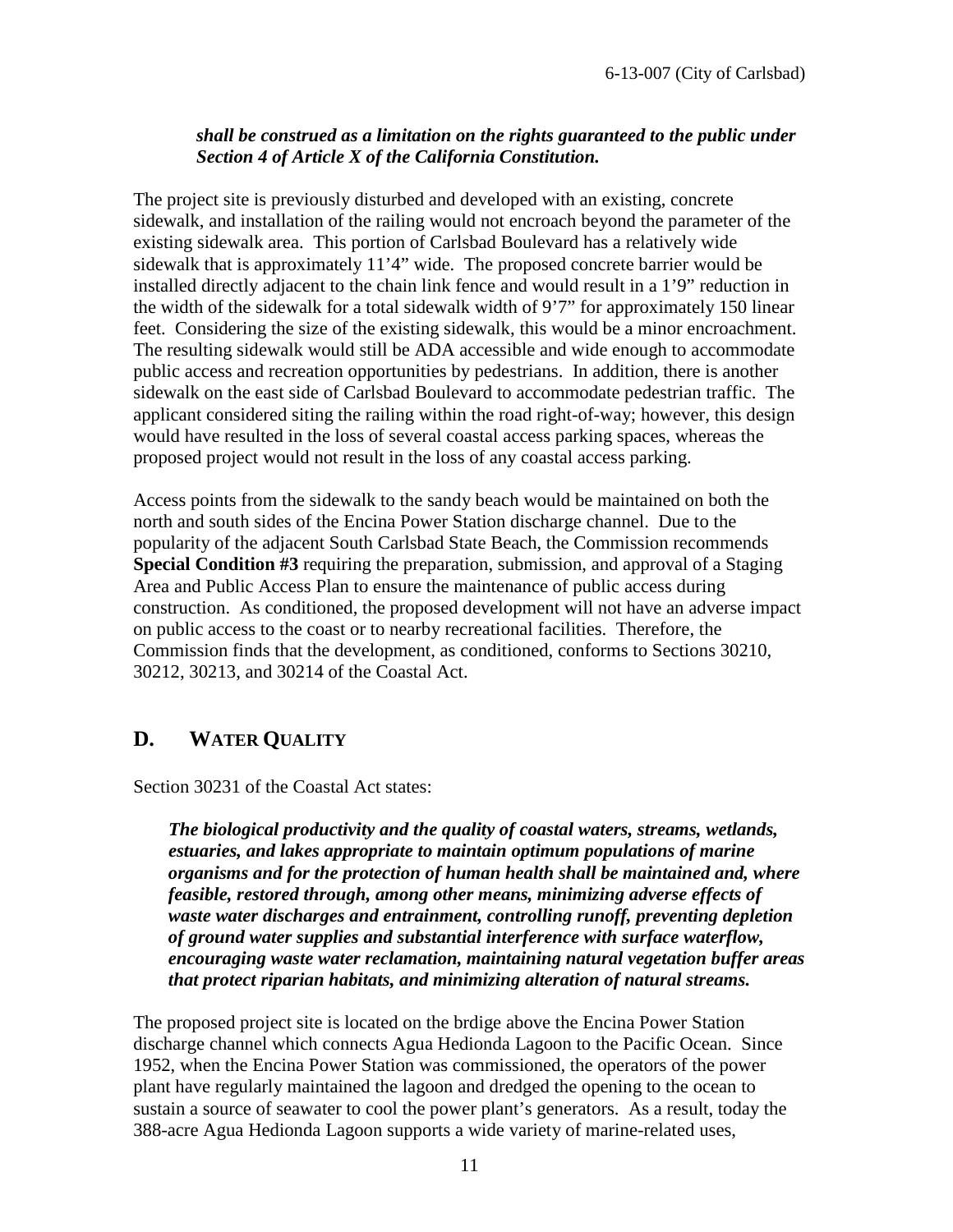including sub- and inter-tidal marine habitat, public access and recreation, power production, aquaculture, fish hatchery, and marine research.<sup>[1](#page-11-0)</sup>

The project site is previously disturbed and developed with an existing, concrete sidewalk, and installation of the railing would not encroach beyond the parameter of the existing sidewalk area. Since the railing would be limited to the existing, concrete sidewalk area, there would be no increase in impervious surfaces and would not result in any temporary or permanent impacts to water quality. However, due to the project's site close proximity to the Encina Power Station discharge channel, Agua Hedionda Lagoon, and the Pacific Ocean, **Special Condition #2** is recommended. Special Condition #2 requires the applicant to prepare an Interim Erosion Control and Construction Best Management Practices Plan to ensure that potential impacts to water quality are avoided during construction.

As conditioned, the proposed development will not result in erosion or adverse impacts to water quality, as adequate temporary erosion controls and construction BMPs will be provided. Therefore, the Commissions finds that the development, as conditioned, conforms to Section 30231 of the Coastal Act.

## **E. LOCAL COASTAL PLANNING**

The proposed project is within the City of Carlsbad; however it is not part of the City's certified Local Coastal Program (LCP) because it is located in an area of deferred certification. Therefore, the Coastal Commission retains permit jurisdiction in this area, even though the City of Carlsbad has a certified LCP and Chapter 3 of the Coastal Act remains the legal standard of review. As conditioned, the proposed project is consistent with all applicable Chapter 3 policies of the Coastal Act. Approval of the project, as conditioned, will not prejudice the ability of the City of Carlsbad to prepare a Local Coastal Program that is in conformity with the provisions of Chapter 3 for this area.

## **F. CALIFORNIA ENVIRONMENTAL QUALITY ACT**

Section 13096(a) of the Commission's Code of Regulations requires Commission approval of coastal development permits to be supported by a finding showing the permit, as conditioned, to be consistent with any applicable requirements of the California Environmental Quality Act (CEQA). Section 21080.5(d)(2)(A) of CEQA prohibits a proposed development from being approved if there are feasible alternatives or feasible mitigation measures available which would substantially lessen any significant adverse effect which the activity may have on the environment.

<span id="page-11-0"></span><sup>&</sup>lt;sup>1</sup> *Desalination Plant.* (n.d) retrieved May 9 2013, from The Carlsbad Desalination Project Web Site: http://carlsbaddesal.com/desalination-plant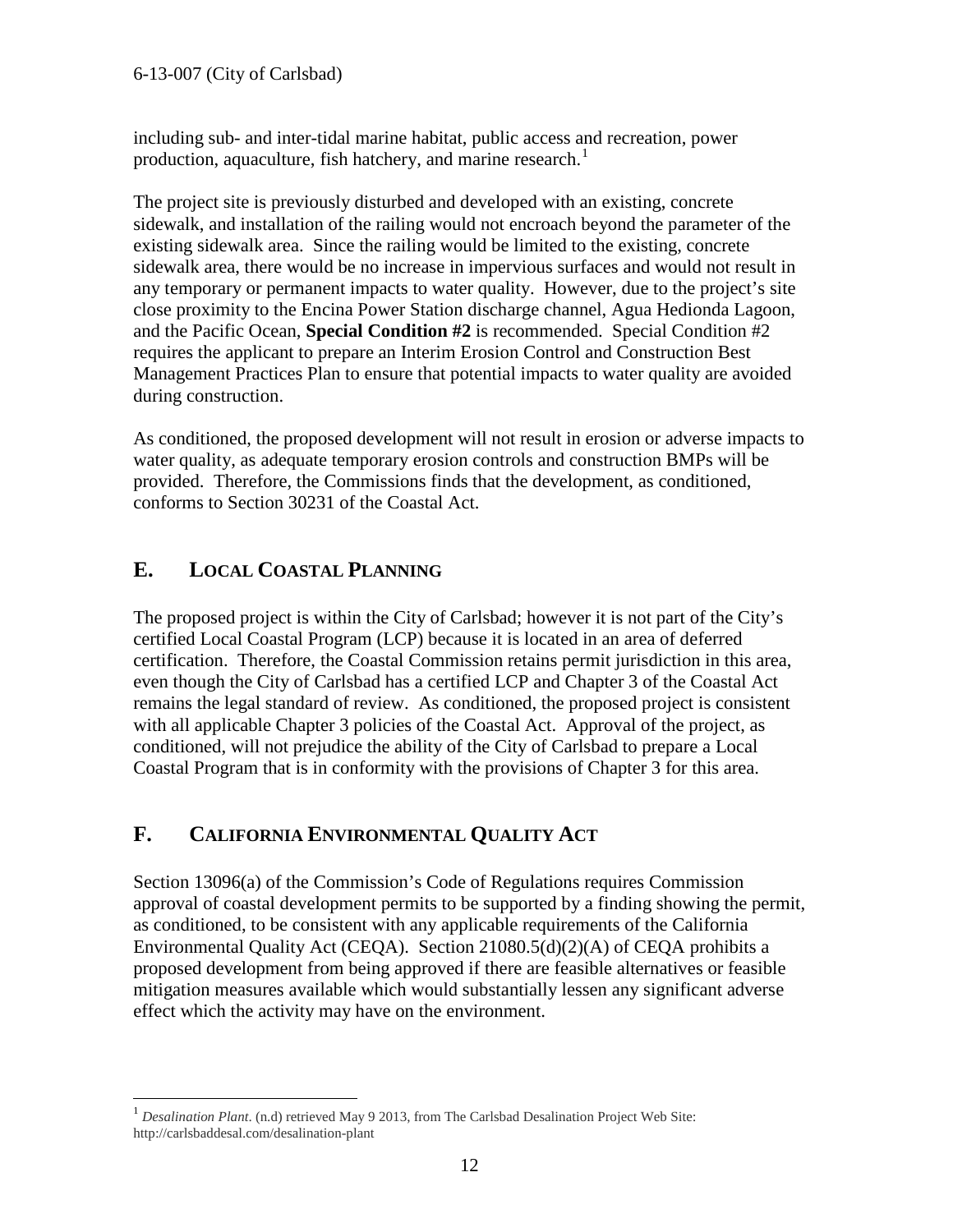The proposed project has been conditioned in order to be found consistent with the Chapter 3 policies of the Coastal Act. Special conditions addressing the timing of construction, BMPs during construction, and staging will minimize all potentially adverse environmental impacts. As conditioned, there are no feasible alternatives or feasible mitigation measures available which would substantially lessen any significant adverse effect which the activity may have on the environment. Therefore, the Commission finds that the proposed project is the least environmentally damaging feasible alternative and is consistent with the requirements of the Coastal Act to conform to CEQA.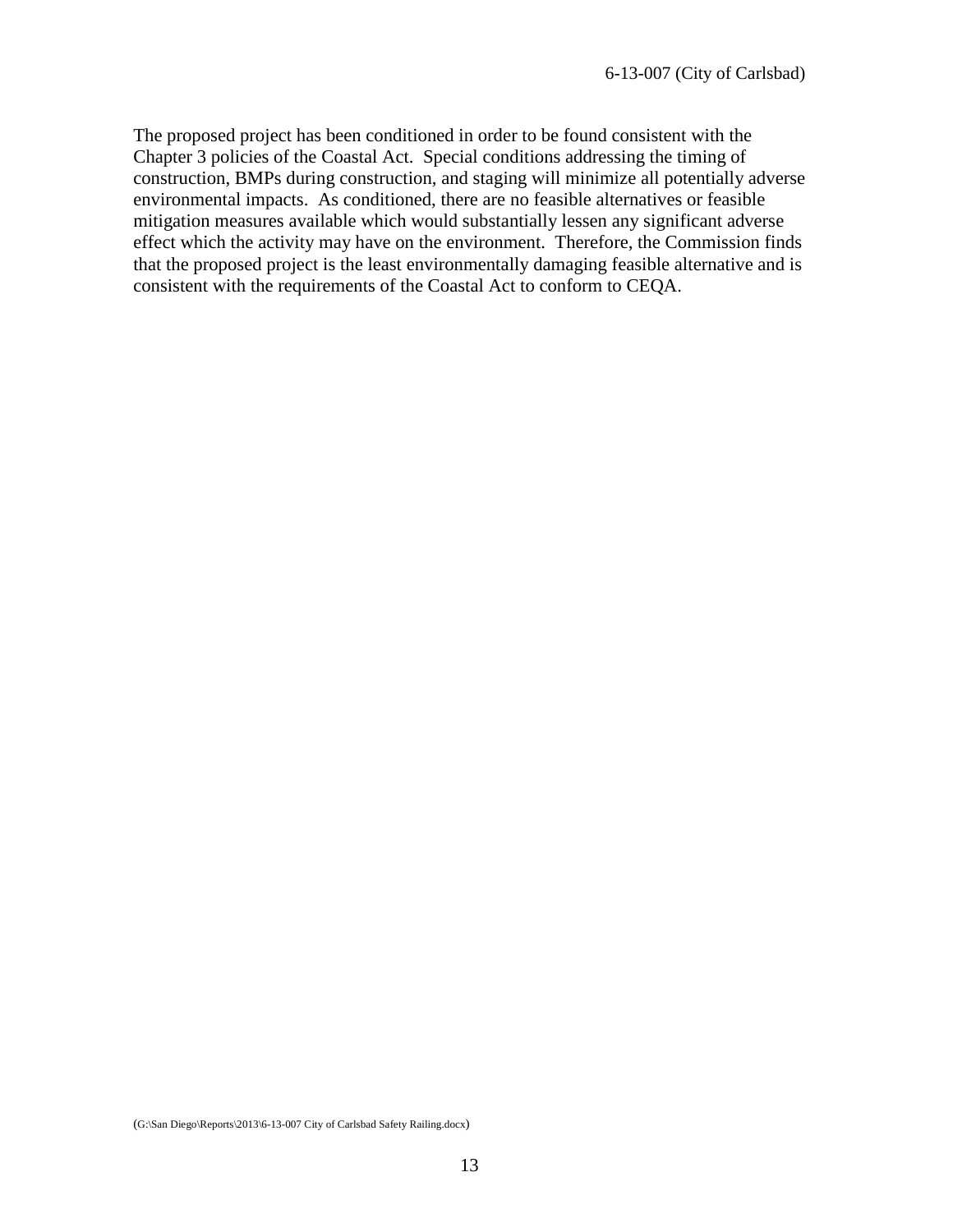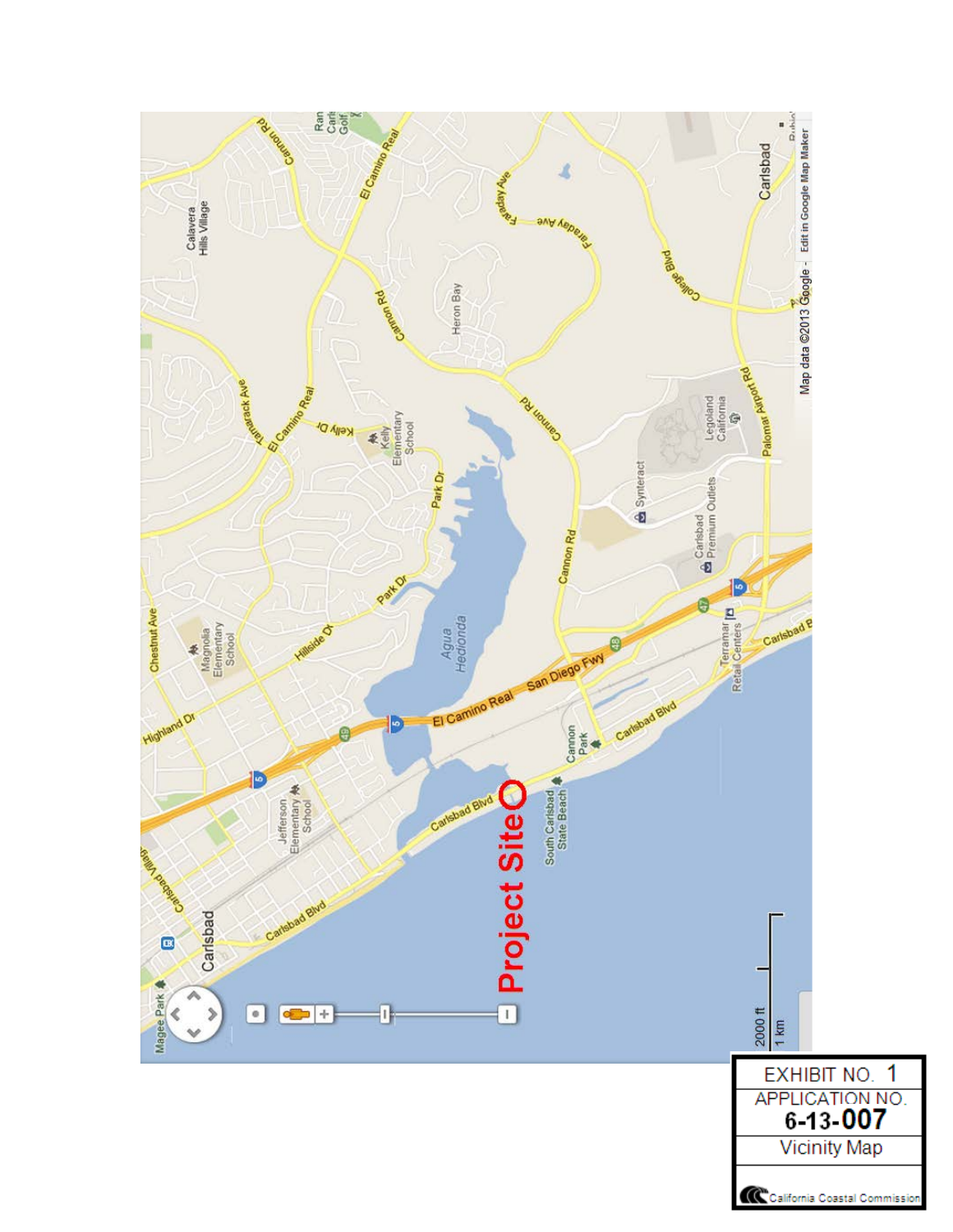



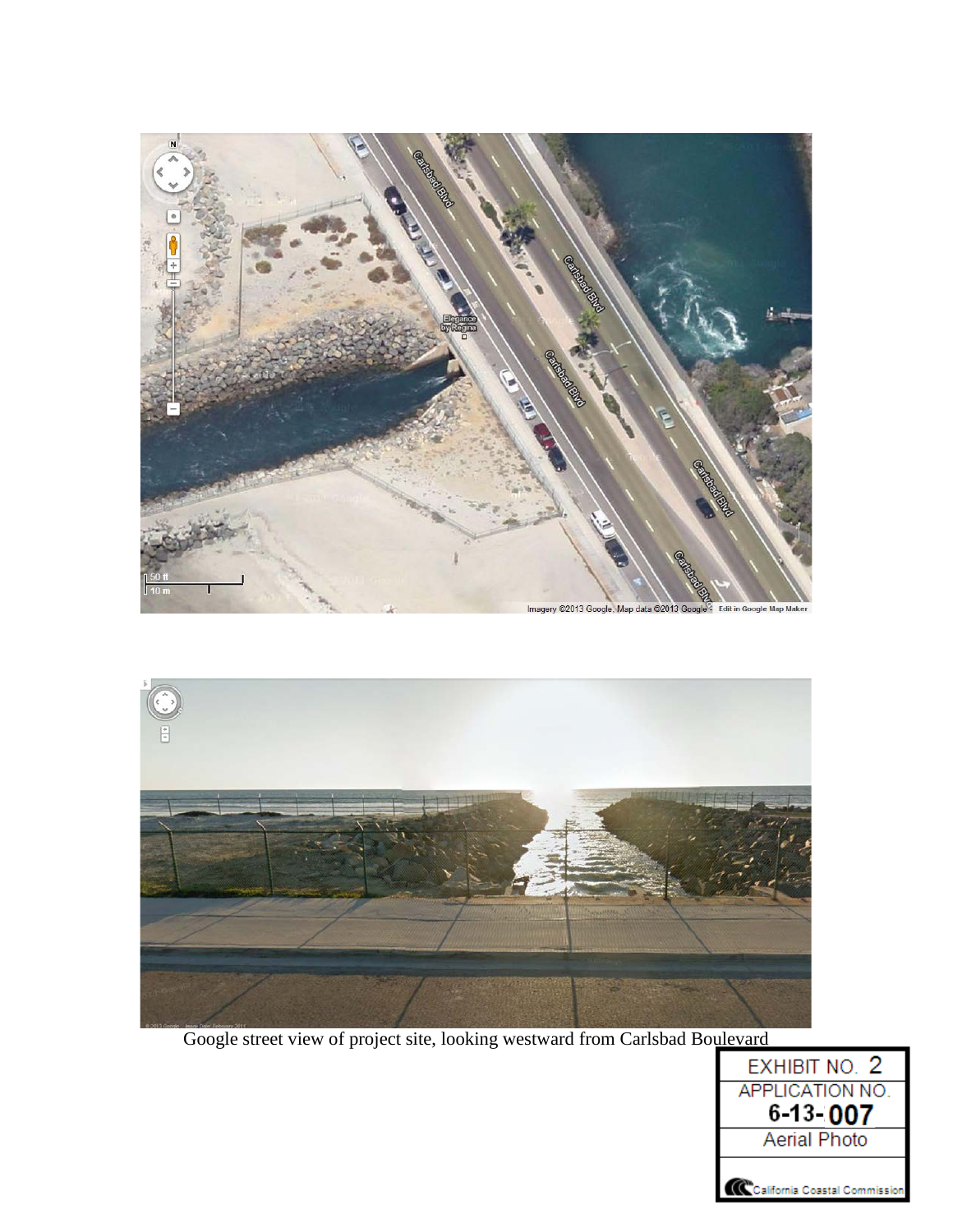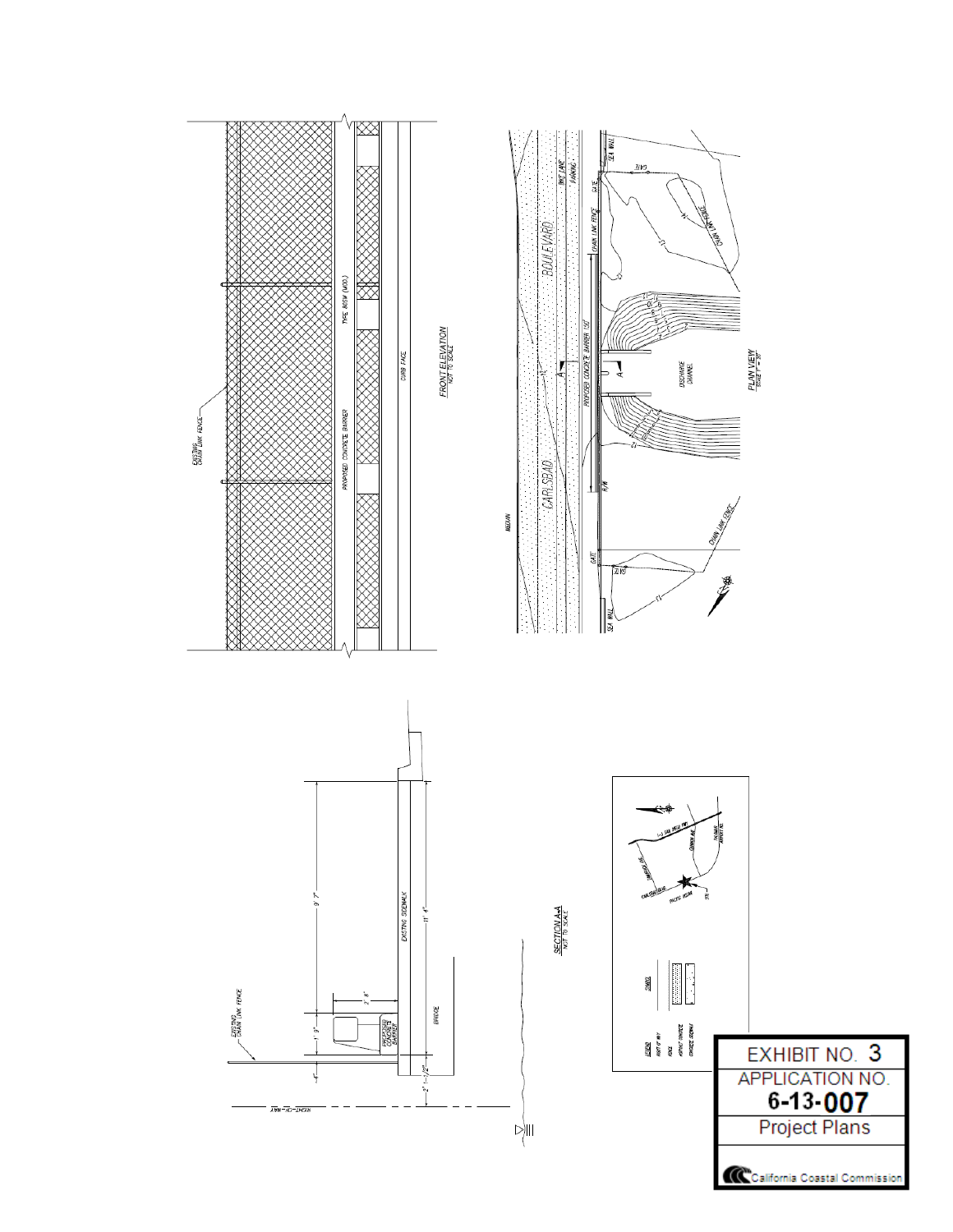

1977 Aerial from California Coastal Records Project



1972 Aerial from California Coastal Records Project